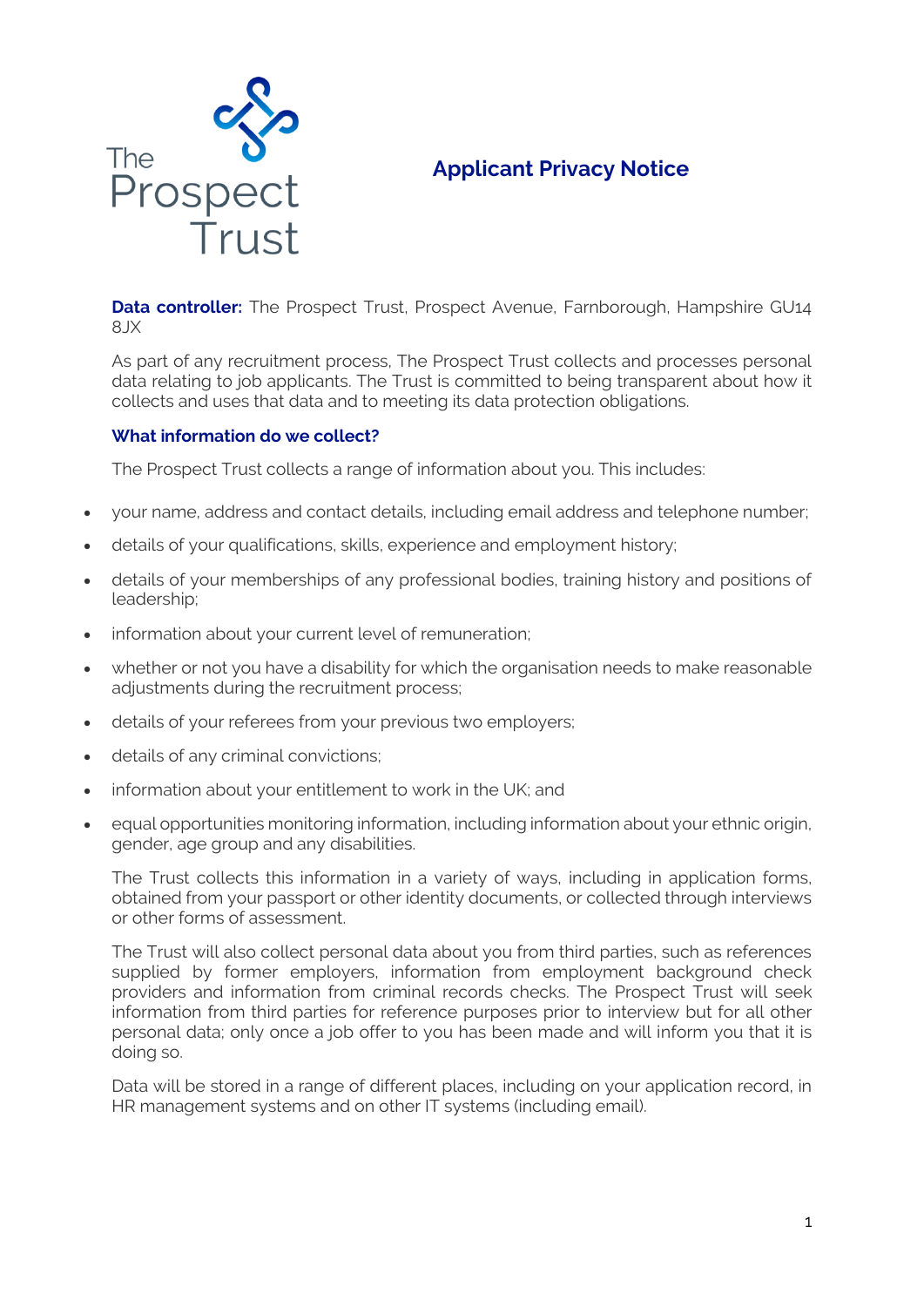#### **Why do we process personal data?**

The Prospect Trust needs to process data to take steps at your request prior to entering into a contract with you. It also needs to process your data to enter into a contract with you.

In some cases, the organisation needs to process data to ensure that it is complying with its legal obligations. For example, it is required to check a successful applicant's eligibility to work in the UK before employment starts.

The Trust has a legitimate interest in processing personal data during the recruitment process and for keeping records of the process. Processing data from job applicants allows the Trust to manage the recruitment process, assess and confirm a candidate's suitability for employment and decide to whom to offer a job. The Trust may also need to process data from job applicants to respond to and defend any legal claims.

Where the Trust relies on legitimate interests as a reason for processing data, it has considered whether or not those interests are overridden by the rights and freedoms of employees or workers and has concluded that they are not.

The Trust processes health information if it needs to make reasonable adjustments to the recruitment process for candidates who have a disability. This is to carry out its obligations and exercise specific rights in relation to employment.

Where the Trust processes other special categories of data, such as information about ethnic origin, sexual orientation, health or religion or belief, this is for equal opportunities monitoring and statutory reporting purposes only.

The Trust is obliged to seek information about criminal convictions and offences under the Keeping children safe in education statutory guidance for schools and colleges. Where the Trust seeks this information, it does so because it is necessary for it to carry out its obligations and exercise specific rights in relation to employment.

The Trust will not use your data for any purpose other than the recruitment exercise for which you have applied.

## **Who has access to data?**

Your information will be shared internally for the purposes of the recruitment exercise. This includes members of the HR team, interviewers involved in the recruitment process, managers in the business area with a vacancy and IT staff if access to the data is necessary for the performance of their roles.

The Trust will not share your data with third parties, unless your application for employment is successful and it makes you an offer of employment. The Trust will then share your data with former employers to obtain references for you, employment background check providers to obtain necessary background checks and Disclosure and Barring Service (DBS) to obtain necessary criminal records checks which includes Babcock International Support Services Ltd who act as an umbrella body in processing online DBS applications on behalf of the Trust.

Google is an international organisation and in order to provide you with access to Google email services your data may end up being transferred to a data center outside of the EEA. Google's privacy policy can be found here: [https://privacy.google.com/intl/en-](https://privacy.google.com/intl/en-GB/index.html)[GB/index.html](https://privacy.google.com/intl/en-GB/index.html)

Other service providers used by the Trust may also transfer or store data outside of the EEA. In such cases, it will only be where the destination country has been declared by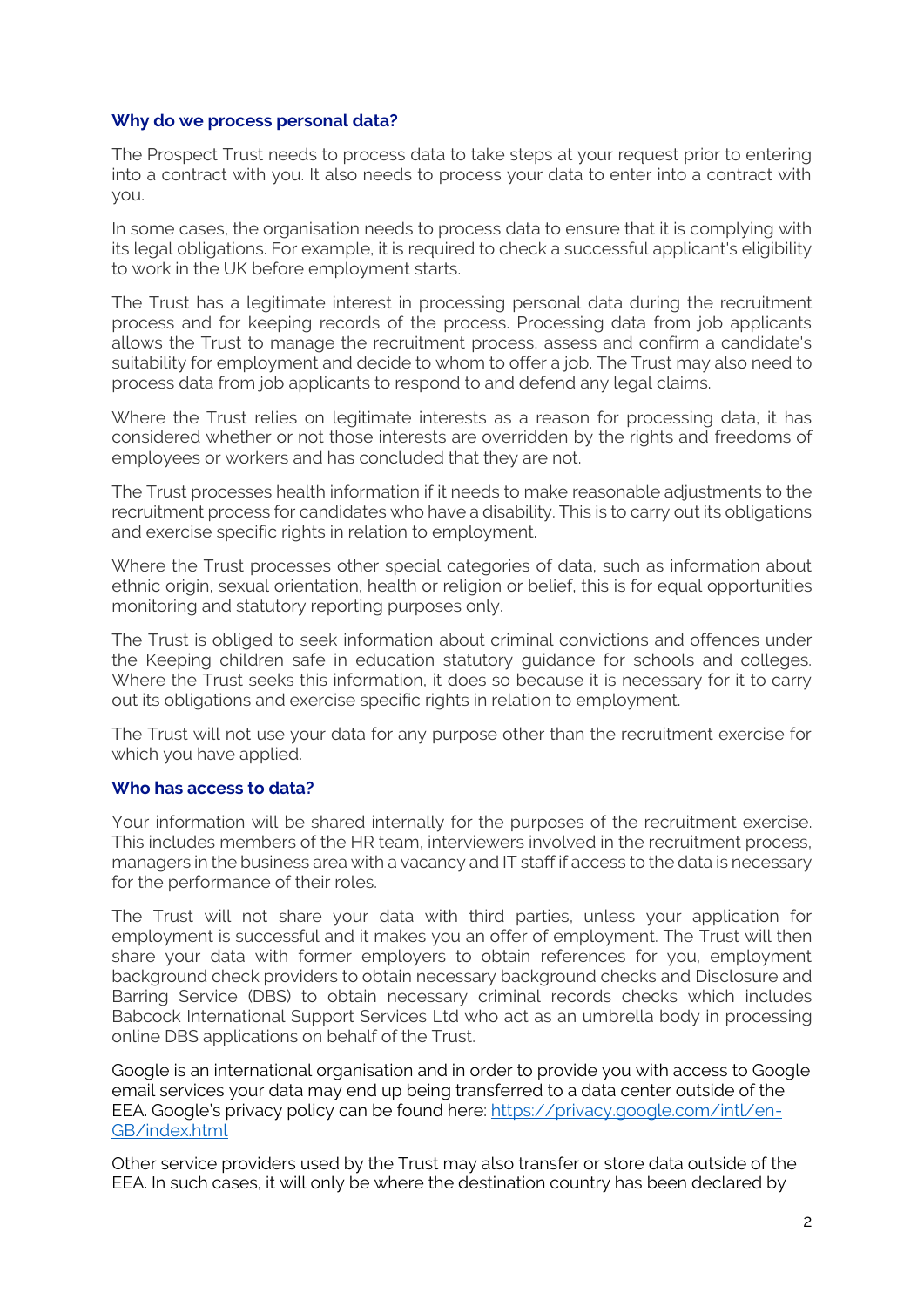the European Commission as having adequate levels of protection or where adequate and appropriate safeguards are in place.

## **Disclosure and Barring Service**

The DBS has a number of service specific privacy policies. The policy for standard/enhanced disclosure checks explains how the DBS will use your personal data and outlines your rights under the GDPR. The DBS policy can be found here: [https://www.gov.uk/government/publications/dbs-privacy-policies.](https://www.gov.uk/government/publications/dbs-privacy-policies)

Babcock International Support Services Ltd acts as an umbrella body in processing online DBS applications on behalf of the Trust,

Applicants must make themselves aware of the policy and record that they have read and understood it before submitting a DBS application via the declaration sent out on application.

### **How do we protect data?**

The Trust takes the security of your data seriously. It has internal policies and controls in place to ensure that your data is not lost, accidentally destroyed, misused or disclosed, and is not accessed except by our employees in the proper performance of their duties. The latest version of any approved policy will always be published online within Trust Academies.

### **For how long do we keep data?**

If your application for employment is unsuccessful, the Trust will hold your data on file for six months after the end of the relevant recruitment process. At the end of that period your data is deleted or destroyed.

If your application for employment is successful, personal data gathered during the recruitment process will be transferred to your personnel file and retained during your employment. The periods for which your data will be held will be provided to you under the employee privacy notice.

#### **Automated decision-making**

Recruitment processes are not based solely on automated decision-making.

## **What if you do not provide personal data?**

You are under no statutory or contractual obligation to provide data to the Trust during the recruitment process. However, if you do not provide the information, the Trust may not be able to process your application properly or at all.

You are under no obligation to provide information for equal opportunities monitoring purposes and there are no consequences for your application if you choose not to provide such information.

## **Your rights**

As a data subject, you have a number of rights. You can:

- access and obtain a copy of your data on request;
- require the Trust to change incorrect or incomplete data;